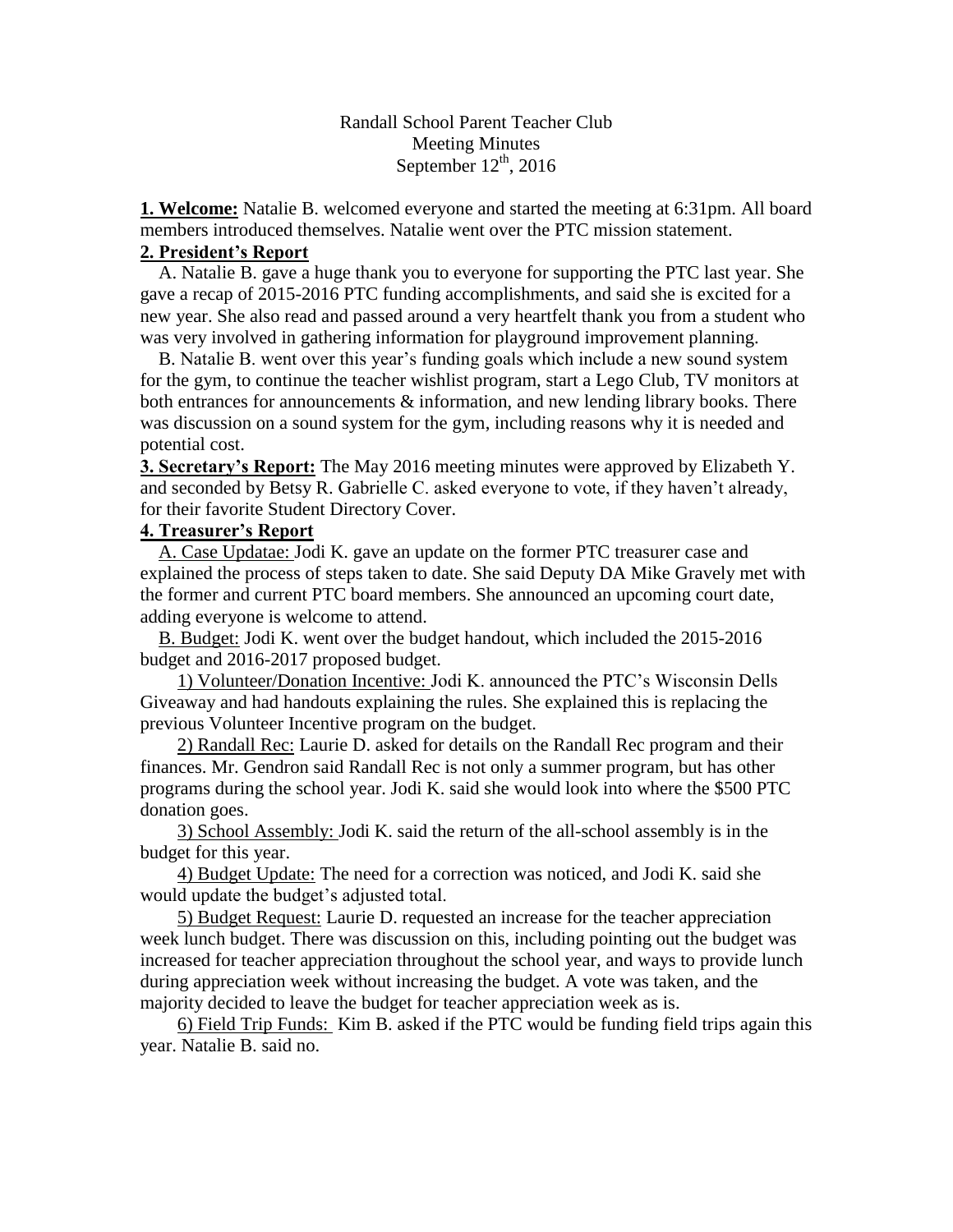C. Financial Preventative Measures: Jodi K. said Theresa Mortenson will monitor PTC finances and is doing the auditing. She said all four board members have access to financial statements and viewing account activity.

 D. Treasurer's Report: Jodi K. went over the account balances from June through present.

**5. Administrator's Report:** Mr. Gendron touched base on the school budget and last year's referendum. He said the  $6<sup>th</sup>$  grade started their Project Lead the Way program today and briefly described the program, adding it is a K-8 program. He said student enrollment is up and there are new staff members. He said there are a lot of great things going on and the school year is off to a great start.

**6. Carnival Update:** Natalie B. said they are very excited for the carnival, and the whole community and public is invited. She went over details of the event, returning and new activities, and event pricing. She asked for volunteers to help during the event and with set up.

**7. Ongoing Fundraisers:** Natalie B. said the PTC earns a lot of money for the school from Box Tops and Richter's Receipts, and asked everyone to please send these in, saying we can accept Funds for Friends receipts from Richter's in Twin Lakes and Burlington. She said the PTC recently received \$800 from Richter's. Mr. Gendron explained that Wildcat Wednesday has been a long tradition at Randall, and said the kids really enjoy it. It was suggested to have Box Tops and Richter's receipts turned in by Wildcat Wednesday each month.

**8. Medieval Times Coupons:** Gabrielle C. announced everyone attending this meeting could take a couple coupons for Medieval Times. She said these were given to the PTC at a PTO Expo attended by board members.

**9. Spirit Wear:** Gabrielle C. reminded everyone of the upcoming spirit wear due date for ordering, and reminded everyone of the wonderful options for customizing their spirit wear.

**10. Donors Choose:** Laurie D. and Erin T. shared information about Donors Choose, a non profit organization that is matching donations for teachers. Mr. Gendron said Mrs. Zigler emailed teachers about the program. Laurie and Erin requested the PTC donate funds to Mr. Dvorak, Mrs. Diaz, and Mrs. Vanderloop, who all had projects set up on the Donors Choose website. There was discussion on asking these teachers to submit a Teacher Wishlist request for the PTC to donate, and the fairness of honoring the Teacher Wishlist program and all teachers who have already submitted a wishlist. The board all agreed they were not comfortable deciding right away during the meeting on whether to allocate funds and how much, but would like to think about and discuss it.

**11. School Toolbox:** Gabrielle C. gave an update on the new school supply company, School Toolbox. She said there were multiple complaints from parents who were unsatisfied with the company's service and products, and therefore the company would not be used for next year. Mr. Gendron said options for bringing a school supply program to Randall Schoola school are being considered and researched by administration. He suggested the PTC touches base with administration by January  $1<sup>st</sup>$  2017 regarding school supplies. Kim B. suggested the supplies going to the teachers, not to students.

**12. Upcoming Events:** Natalie B. gave an update on upcoming events. She also suggested staying informed by checking the PTC website, Facebook page, and reading the PTC Sunday emails.